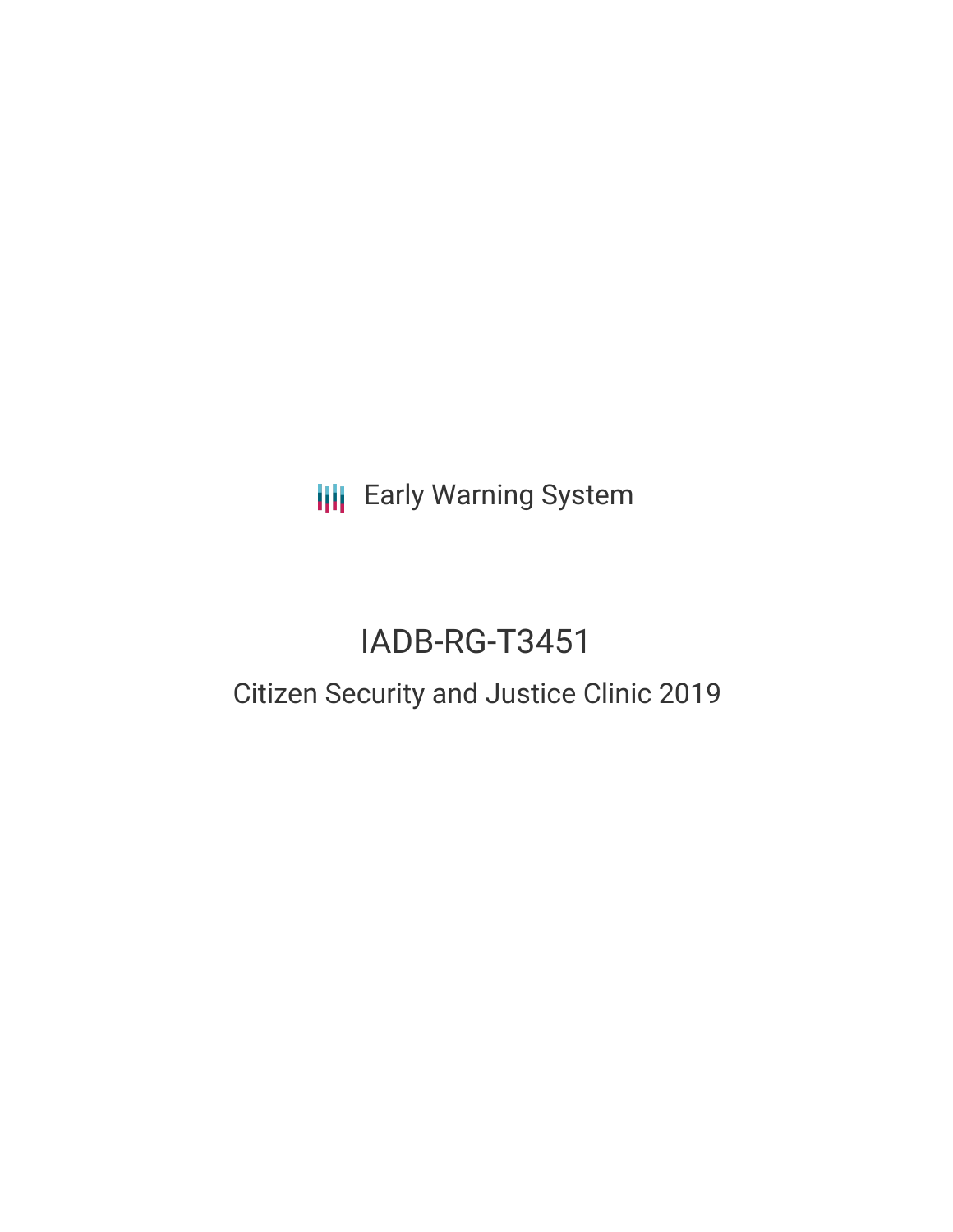

#### **Quick Facts**

| <b>Financial Institutions</b>  | Inter-American Development Bank (IADB)    |
|--------------------------------|-------------------------------------------|
| <b>Status</b>                  | Approved                                  |
| <b>Bank Risk Rating</b>        | С                                         |
| <b>Voting Date</b>             | 2019-09-04                                |
| <b>Borrower</b>                | Regional                                  |
| <b>Sectors</b>                 | Law and Government, Technical Cooperation |
| <b>Investment Type(s)</b>      | Grant                                     |
| <b>Investment Amount (USD)</b> | $$0.15$ million                           |
| <b>Project Cost (USD)</b>      | $$0.15$ million                           |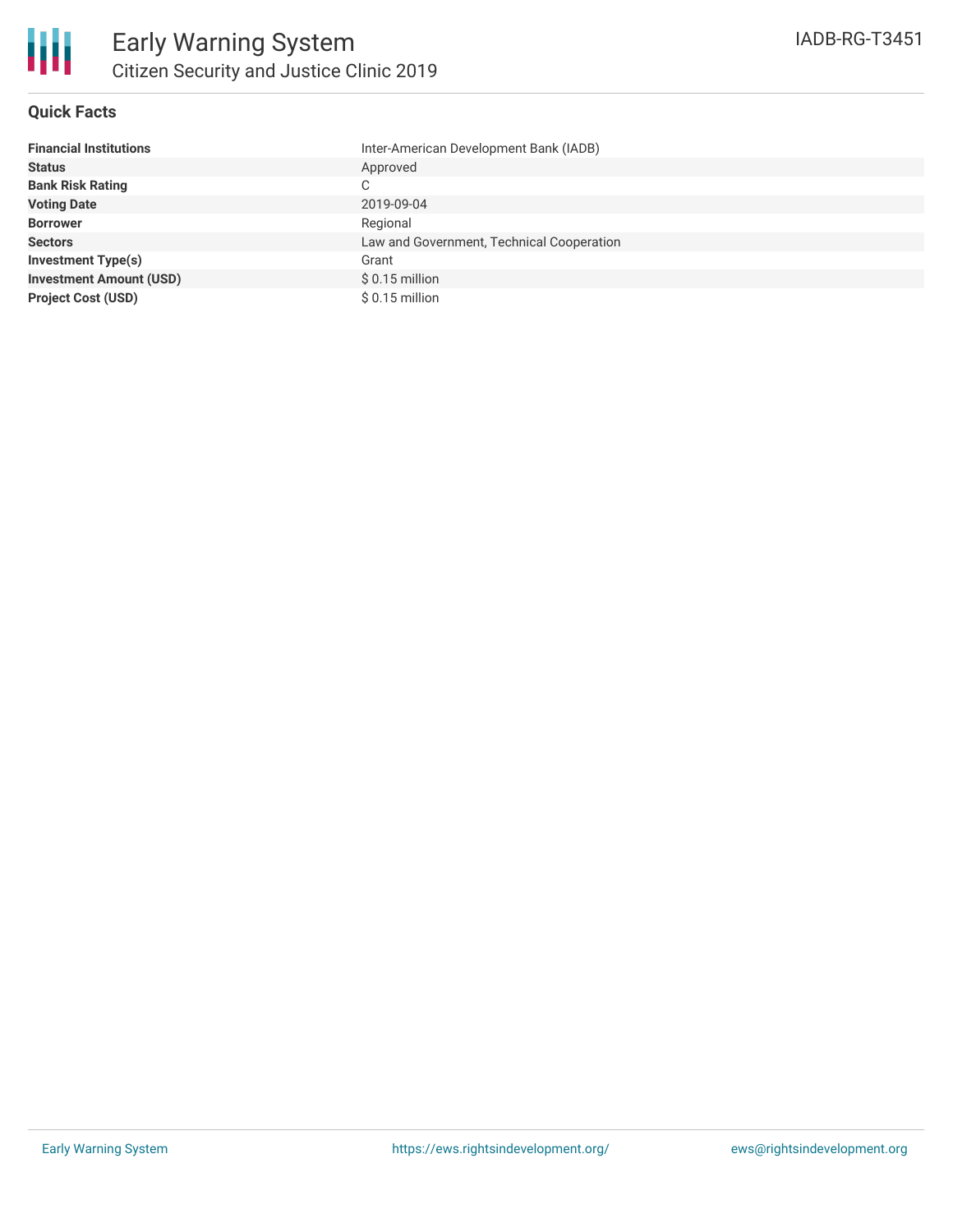

#### **Project Description**

Strengthen capacities for the exchange of regional experiences and facilitate the dissemination of knowledge and lessons learned between the Ministry of Security of the host country and its counterparts in the Latin American, the Caribbean and other regions in regards to the implementation of public policies on citizen security and justice. This will create a space for the exchange of regional and extra-regional experiences and high-level knowledge on the implementation of public policies on citizen security, evaluation and generation of knowledge, as well as disseminating the results of successful experiences.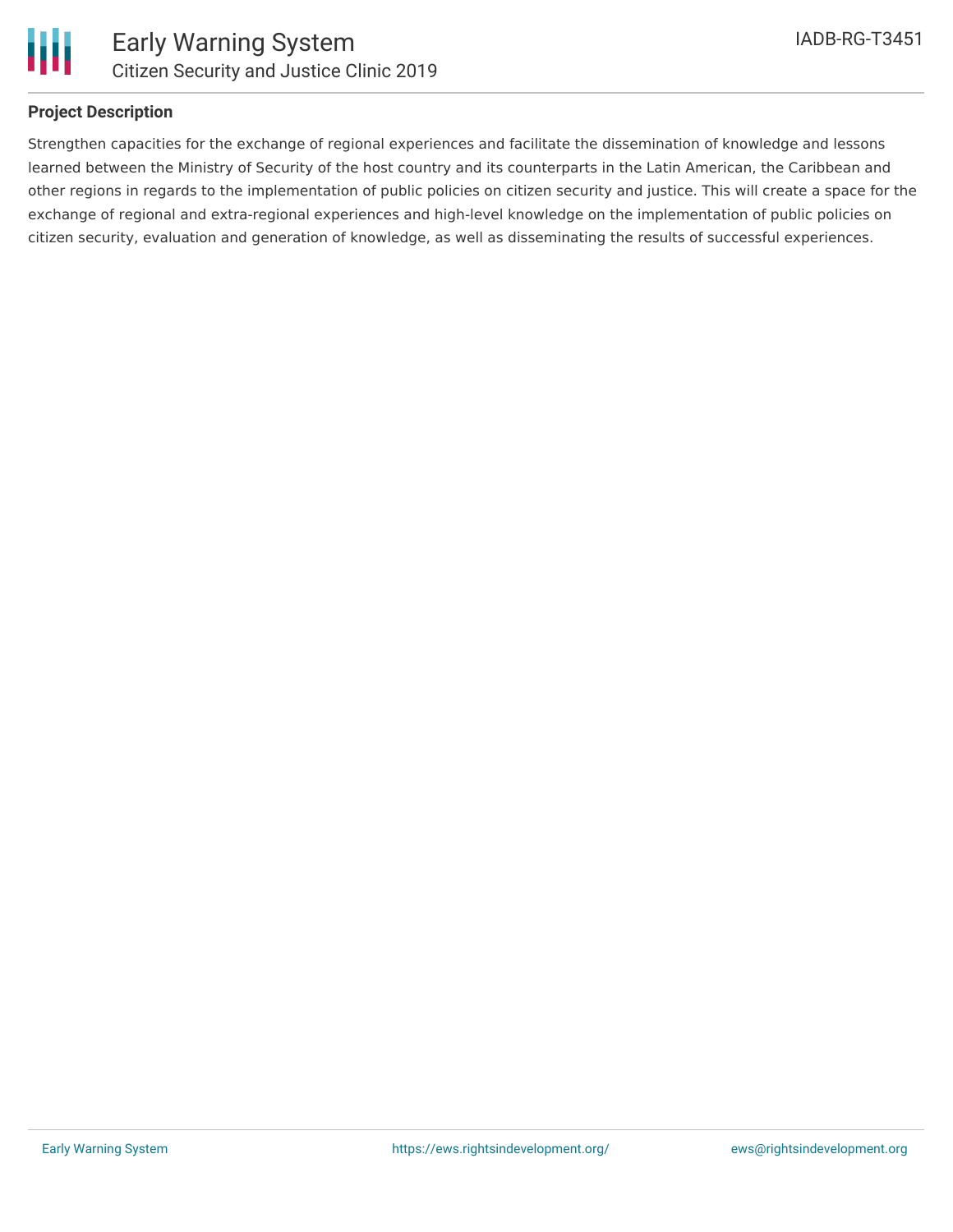

#### **Investment Description**

• Inter-American Development Bank (IADB)

Ordinary Capital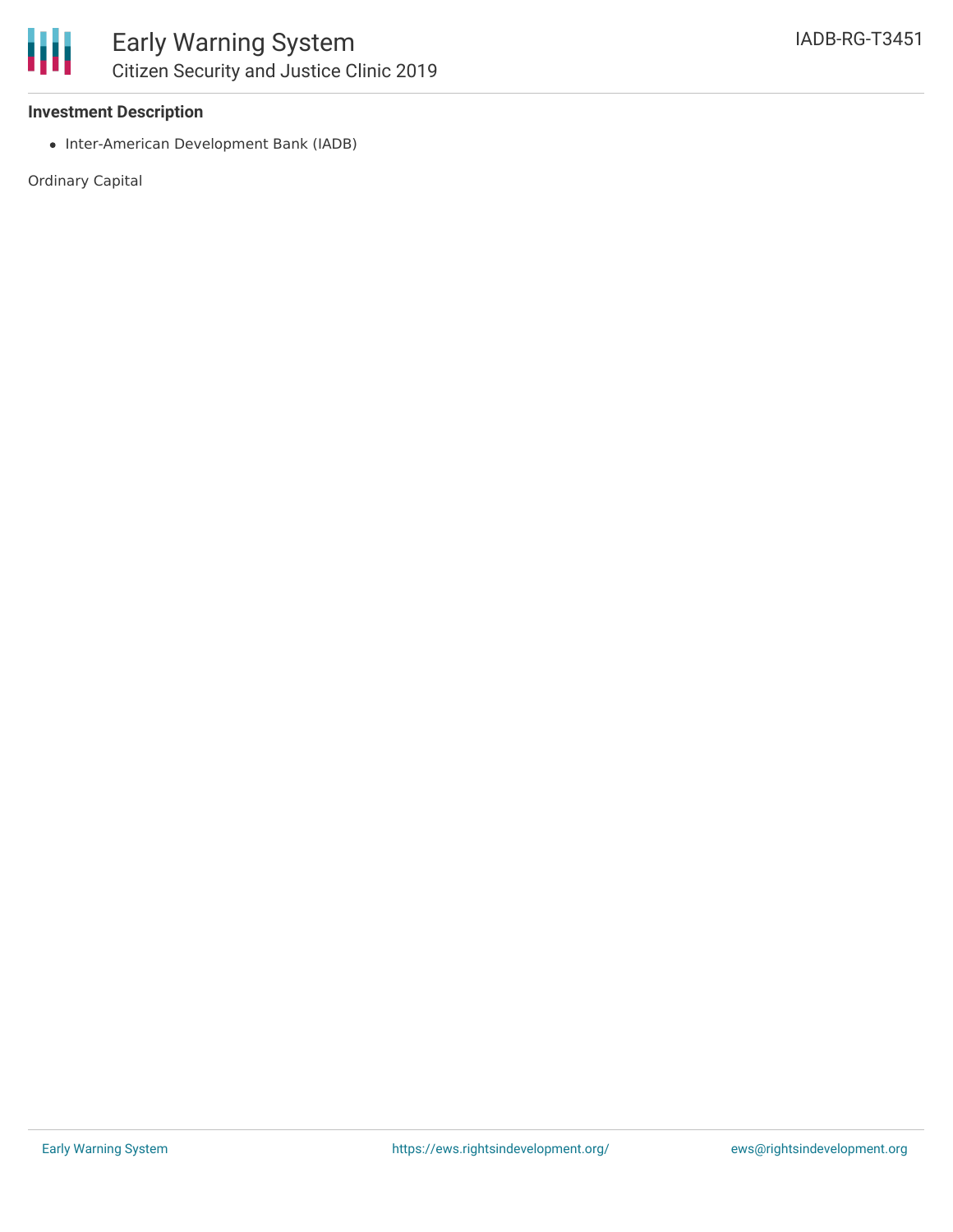#### **Contact Information**

#### ACCOUNTABILITY MECHANISM OF IADB

The Independent Consultation and Investigation Mechanism (MICI) is the independent complaint mechanism and fact-finding body for people who have been or are likely to be adversely affected by an Inter-American Development Bank (IDB) or Inter-American Investment Corporation (IIC)-funded project. If you submit a complaint to MICI, they may assist you in addressing the problems you raised through a dispute-resolution process with those implementing the project and/or through an investigation to assess whether the IDB or IIC is following its own policies for preventing or mitigating harm to people or the environment. You can submit a complaint by sending an email to MICI@iadb.org. You can learn more about the MICI and how to file a complaint at http://www.iadb.org/en/mici/mici,1752.html (in English) or http://www.iadb.org/es/mici/mici,1752.html (Spanish).